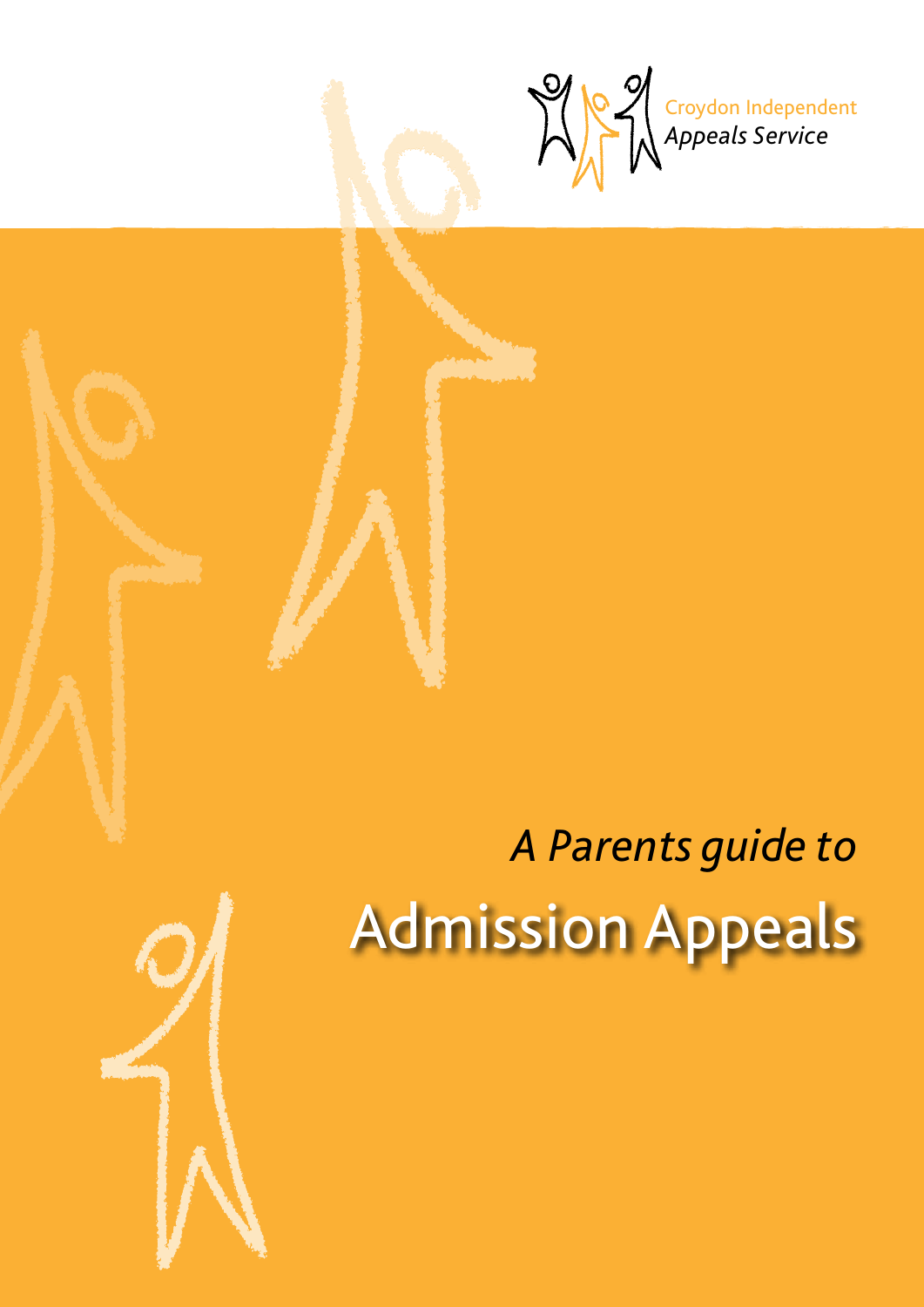**If you find it easier to read large print, use an audio tape, Braille or need to communicate in a language other than English please let us know. Tel: 020 8726 6000 ext: 61559 / 61402**

## *Contents*

| School admission Appeal rules of procedure  10 |  |
|------------------------------------------------|--|

Reviewed February 2012

© Copyright Solomon Agutu and the London Borough of Croydon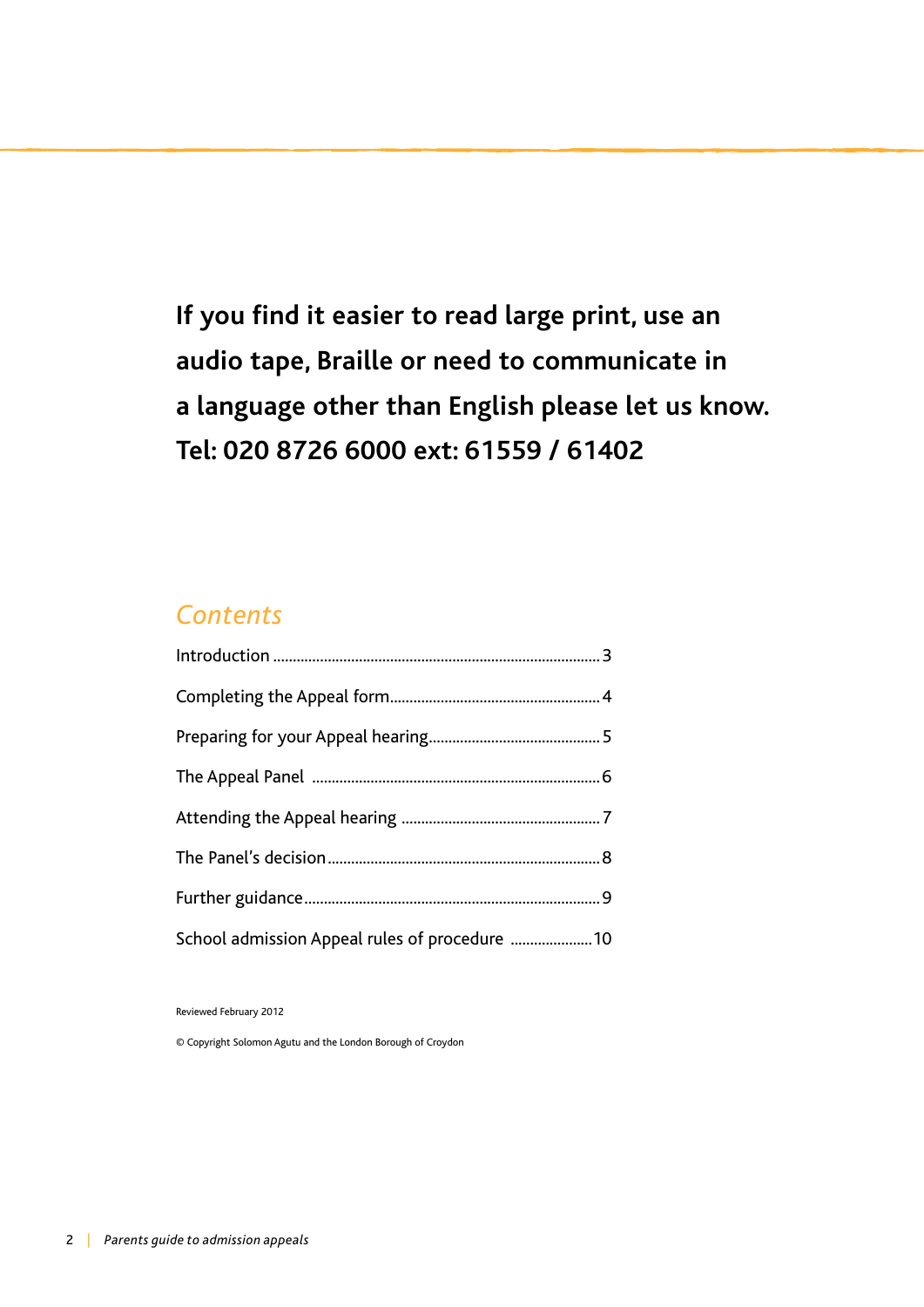

## *Introduction*

The Croydon Independent Appeals Service (CIAS) arranges appeals against refusal of admission to a school and appeals against decisions to exclude from a school. This information is about Admission Appeals.

#### **Your right to an admission appeal**

If it has not been possible to offer your child a place at your preferred school, you have the right, by law, to appeal to an independent appeal Panel.

We know that deciding to appeal and going through the appeals process can be a worrying and anxious time. With this mind, we hope that the information contained in this leaflet will help to clarify the appeals system.

#### **Deciding to make an appeal**

If it has not been possible to offer your child a place at your preferred school, you may decide that you want to exercise your right of appeal against this decision.

When considering whether to appeal, it is important that you are aware that although the law allows you to have the opportunity to appeal against admission decisions, it does not give your child the right to a place at a particular school. There is no guarantee that your appeal will be successful.

This information relates to schools for which the Independent Appeals Service can arrange an admission appeal. These schools are:

#### **Infant and Junior Schools**

These are the schools listed in the "Admissions to Primary Schools" Booklet, where there is a (C) next to the name of the school. There are two exceptions to this in the case of Parish Church CE and St Marks C of E where the Croydon Education Appeals Service arranges appeals for these two schools.

#### **Secondary Schools**

These are the schools listed in the "Transfer to Secondary Schools" Booklet. They have the word ("Community") next to the name of the school.

For all other schools you must read the refusal letter as the letter will tell you where to submit your appeal. If the letter says that the appeal will be dealt with by CIAS then this information applies to you as well.

Your Appeal to the Croydon Independent Appeals Panel will be administered by the Clerk to the Panel.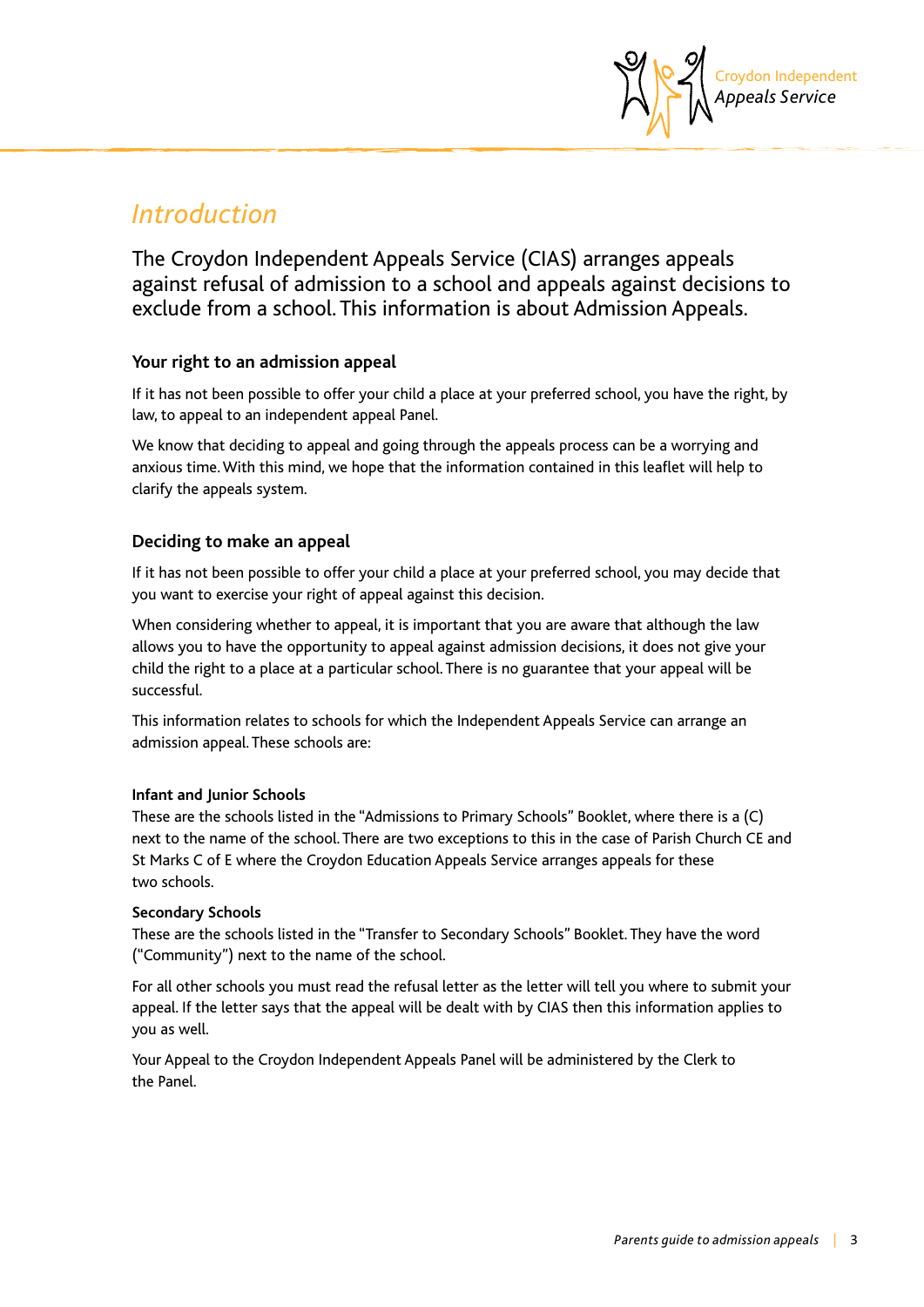## *Completing the Appeal Form*

- $\blacksquare$  Complete the appeals form using black ink or typescript.
- You can download or complete your form on line at www.crovdon.gov.uk
- $\blacksquare$  Include as much information as you can, particularly in the section which asks you to give your reasons for wishing to appeal. Here, you should explain, as fully as you can, the reasons why you want your child to attend the school that you have been refused. If you do not think that your application has been treated correctly or fairly, or in accordance with the admissions criteria, then you should explain why you think this is the case.

Attach additional paper or pages if you need to. If you do use additional papers leave a margin on the left hand side.

- If there are medical factors involved in your reasons for appealing (which have arisen since your original application for the school was made) it is important that these are supported by a letter from your doctor. This should be sent with your completed appeal form.
- You may include any other letters, correspondence, written reports or documents to support your case.
- Ensure that your form is returned to the Clerk to the Appeal Panel at Croydon Independent Appeals Service, 5th Floor, Taberner House, Park Lane, Croydon, CR9 3JS by the specified deadline.
- $\blacksquare$  Please make sure that you have included as much information as you can and that you have enclosed all the supporting documentation for your appeal. This is important because, if, for any reason, you do not attend the hearing and the Panel decides to proceed without you then the Panel will make a decision based on your written submission.
- $\blacksquare$  Your completed form, and any additional papers that you submit with it constitutes your written case for appeal. It will be sent to all members of the Independent Appeal Panel in advance of the appeal hearing. It will also be sent to the Admission Authority for a reply.
- $\blacksquare$  You will need to complete a separate form for each school you are appealing for.

## *Appeal Rules*

Your appeal will be administered in accordance with the Appeal Rules which are listed from page 10 of this booklet.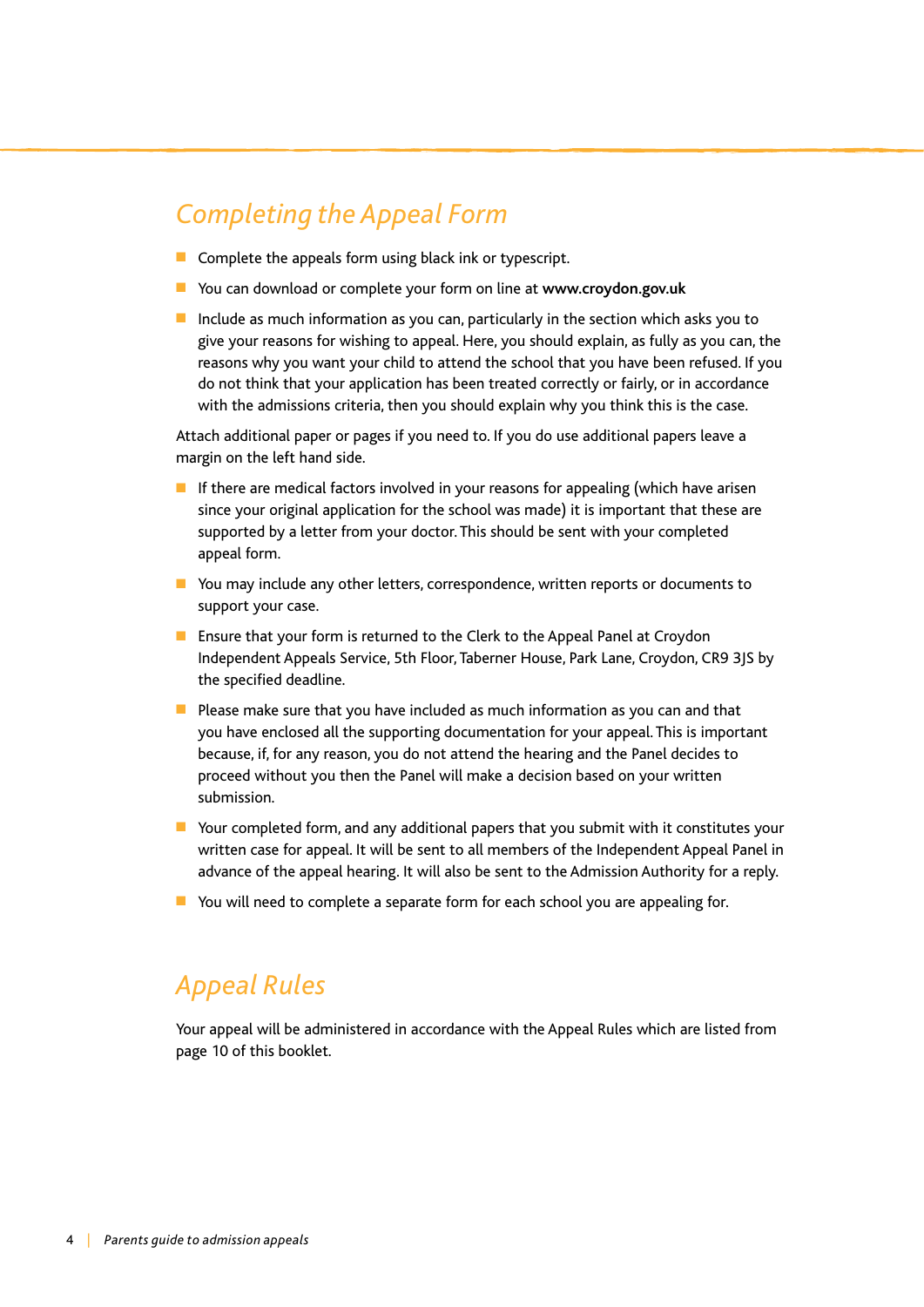

# *Preparing for your Appeal*

The Clerk will make arrangements for your case to be heard by an Independent Appeal Panel ("The Panel"). Your appeal will normally be heard within 30 school days of receiving your appeal form, or in the case of primary to secondary transfer or admission to reception class appeals, within 40 school days of the closing date for lodging appeals. If we have to return your form to you because of errors or omissions the 40 day rule for hearing your appeal will not start until the Clerk has received your properly completed form. The refusal letter will give you the deadline for submitting an appeal. The deadline for 6th form appeals are slightly different and will be set out in the refusal letter. You will receive notice, at least 10 working days in advance, of the time and place of your appeal.

Five working days before the hearing date you will be sent the papers for your case.

These will include:

- 1. a copy of your appeal form;
- 2. a copy of any supporting information submitted with your appeal;
- 3. a written statement from the Admission Authority explaining why your child has not been offered a place at the school;
- 4. any further information specific to your individual case.

Before the day of the appeal hearing you might wish to prepare yourself by:

- $\blacksquare$  Studving the procedures for the hearing.
- $\blacksquare$  Making a note of any questions you may have about your appeal.
- $\blacksquare$  Making sure you have looked at the Admission Authority's case (which is included in the papers you will have received for the hearing).
- **n** Spending some time deciding what you would like to say when the Panel invites you to explain your reasons for wanting your child to attend your preferred school.
- **n** Reading your appeal form and ensuring that you have submitted all the paperwork to support your appeal.
- $\blacksquare$  Deciding who will attend the hearing. You may bring a member of your family, a friend or other representative with you to help you make your case or simply to give you support.
- $\blacksquare$  If you need an interpreter or any other type of assistance to help you at your hearing, please ensure that you have advised the Clerk in advance.

#### **Grouped Appeals**

These appeals deal with children starting school for the first time or transferring to secondary school. The Panel will hear these types of appeals in blocks. The Clerk groups these types of appeals together in accordance with which school an appellant is appealing for and as far as reasonably practicable the same Panel will conduct the hearings.

#### **Time and Place of Hearing**

Appeals are usually held at the Town Hall, Katharine Street, Croydon. On average they take 30 minutes. However, Parents may take as long as is necessary to present their case.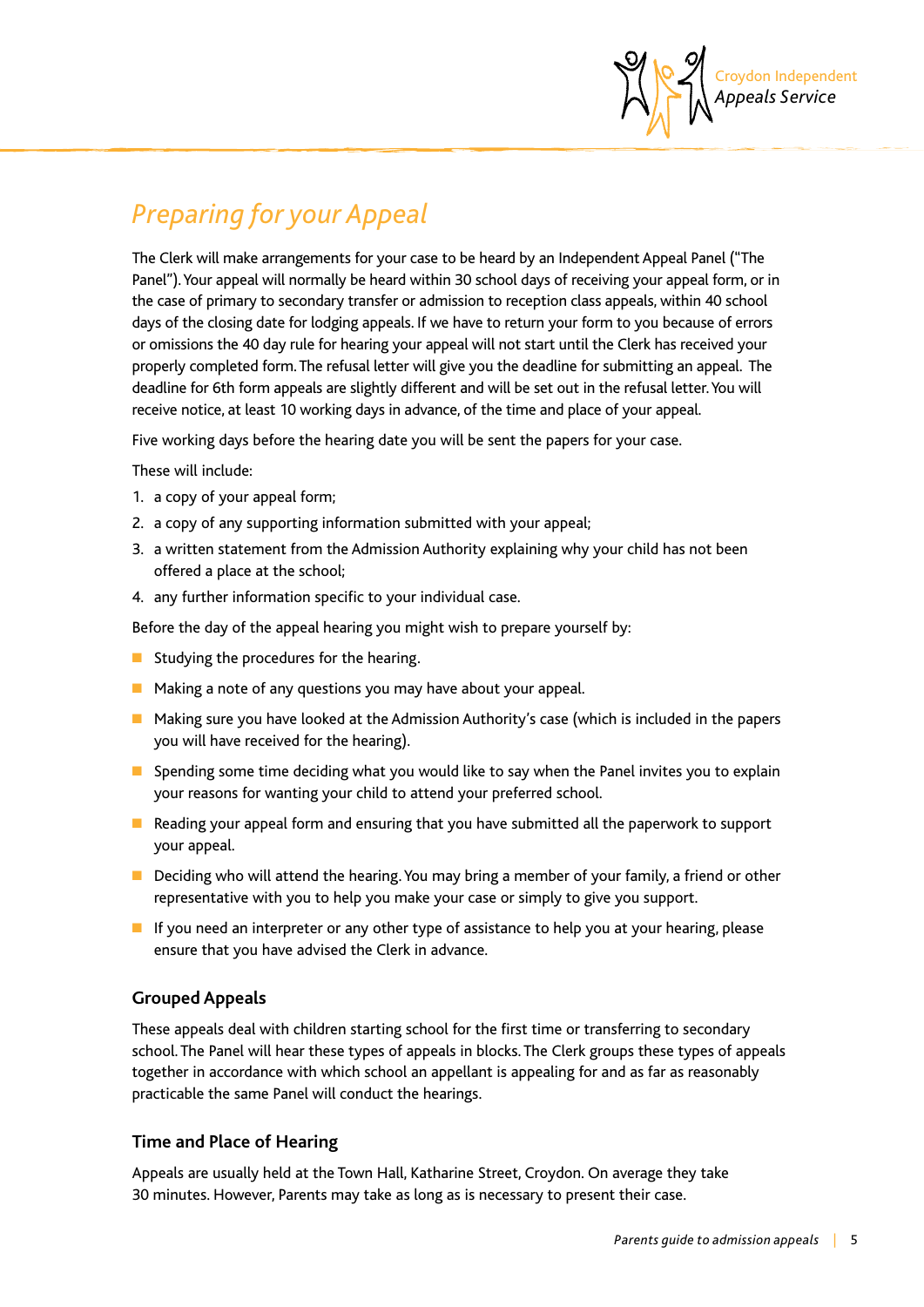# *The Appeal Panel*

#### **What is an Independent Appeal Panel?**

The law requires that the Admission Authority appoint a Clerk to make arrangements for you to appeal to an independent Appeal Panel where the Admission Authority has not met your preference for the school you wish your child to attend.

The composition of the Appeal Panel and the procedures it follows are governed by the School Admission Appeals Code of Practice issued by the Secretary of state.

The Appeal Panel can either refuse your appeal or allow your appeal. It has no other powers. The Panel's decision is binding on the school and the Admission Authority.

#### **The Panel Members**

Your appeal will be heard by a Panel of three or five people who are independent of Croydon Council and the school for which you are appealing. The composition or the Panel is in accordance with the School Admissions Appeals code of practice.

#### **Who will be present at the appeal hearing?**

The appeal hearing is confidential and no members of the press or public are allowed to attend. Only the following may be in the room

- 1. The Panel members comprising the Chair and two (or four if it is a Panel of five) others. For training purposes a trainee Panel member may also be invited to observe the hearing.
- 2. You (and your partner) and anyone else you may choose to bring with you as a representative, adviser or interpreter or friend. Children are not encouraged to be present at the hearing and will not be expected to speak.
- 3. A Presenting Officer from the Admission Authority and sometimes a representative from the school.
- 4. The Clerk to the Appeal Panel (to give guidance and legal advice to the Panel). For training purposes a member of the Clerk's staff may also be present.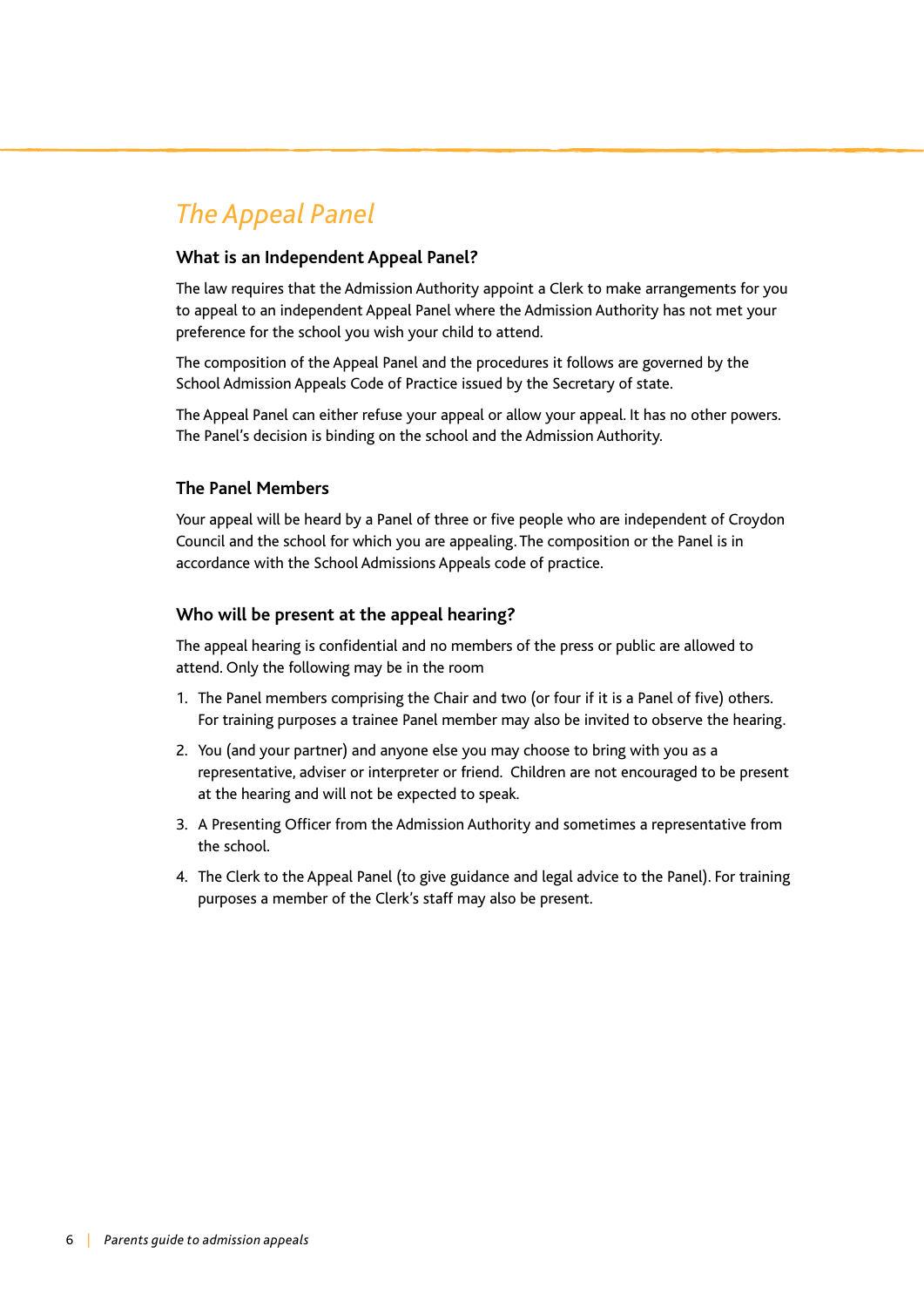

# *Attending the Appeal Hearing*

You are strongly advised to come to the appeal hearing as this is your opportunity to put your case to the Panel. If you cannot attend, your appeal maybe considered on the basis of whatever written information you have provided. We recognise that some Parents may find attending an appeal hearing a stressful experience. There are set procedures which must be followed, but the proceedings will be as friendly and informal as possible. Everyone there will try to help you be at ease.

#### **What will happen on the day?**

The Clerk will meet you in the waiting area and answer your questions about the hearing and will then take you to the room where the hearing is to take place. The Clerk will show you where to sit.

After introductions by the chair of the Panel, the following procedure will normally be followed:

- 1. The Presenting Officer will explain why your child has not been given a place at your preferred school.
- 2. You (or your representative) and the Panel may then ask questions about the statement made by the Presenting Officer.
- 3. You (or your representative) will be asked to put your case. You should explain your reasons for wanting your child to attend the school. You should include all information that is relevant to your case. You may not be able to add anything after the hearing.
- 4. The Presenting Officer and the Panel may then ask you questions.
- 5. The Presenting Officer will be asked if they wish to sum up.
- 6. You or your representative will then be asked if you wish to sum up. This is the opportunity to highlight the main reasons for your appeal or to add anything you may have forgotten.

After this, you and those accompanying you and the Presenting Officer will be asked to leave. In some cases you may be asked to wait for a while outside the room in case the Panel wishes to clarify something before you go. The Panel will then make their decision in private. The Clerk will remain to note their decision.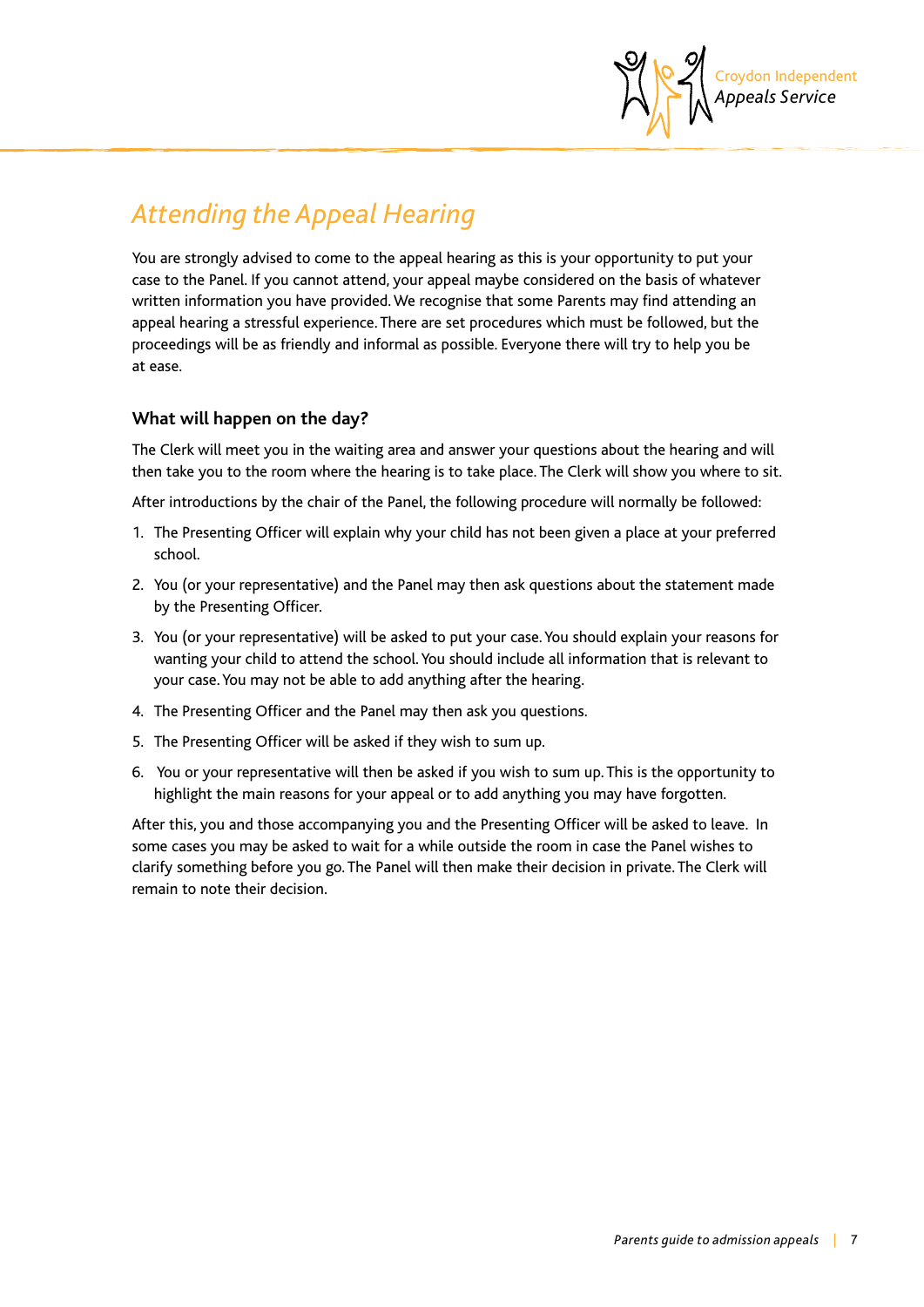# *The Panel's Decision*

The Appeal Panel will consider all the information that you and the Presenting Officer have presented to the hearing. They will usually make their decision on the same day as the hearing, or, if there is more than one appeal for the same school, on the day of the last hearing. The Clerk will write to you to inform you of the Panel's decision. A copy will be sent to the Admission Authority.

#### **How does the Panel make their decision?**

Appeals for children aged 5 to 7 entering infant classes

These will be for children entering into the Reception Year, Year 1 or Year 2. The law requires that, infant classes of 5, 6 and 7 year olds may not normally contain more than 30 pupils with a single teacher. As such, there are only two grounds on which appeals in this category can be allowed.

- $\blacksquare$  That the child would have been offered a place if the admission arrangements had been properly implemented. Here, the Panel must be satisfied not only that admission arrangements were not applied correctly but also, if they had been, the child would have been offered a place.
- $\blacksquare$  That the decision to refuse admission was not one which a reasonable admission authority would make in the circumstances of the case.

If the Panel decides that the answer to either of the above is yes then your appeal will be allowed. Otherwise your appeal will be refused.

#### **Appeals for all other children**

There is a two stage process for deciding these appeals.

#### **Stage 1 – Factual Stage**

The Panel must consider if the school's published admission criteria were applied correctly in your case or if the admission of an extra child would 'prejudice' the provision of education at the school.

If the Panel decides that the admission arrangements were applied incorrectly and that your child would have been offered a place had they been applied they will uphold your appeal. Similarly if the Panel decides that the admission of an extra child would not prejudice the provision of education at the school they will uphold your appeal. Otherwise the Panel will go to stage 2.

#### **Stage 2 – Balancing Stage**

The Panel will consider your reasons for wanting your child to attend the school. They will decide whether your reasons for appealing for a place at your preferred school, outweigh the Admission Authority's reasons for refusing you a place.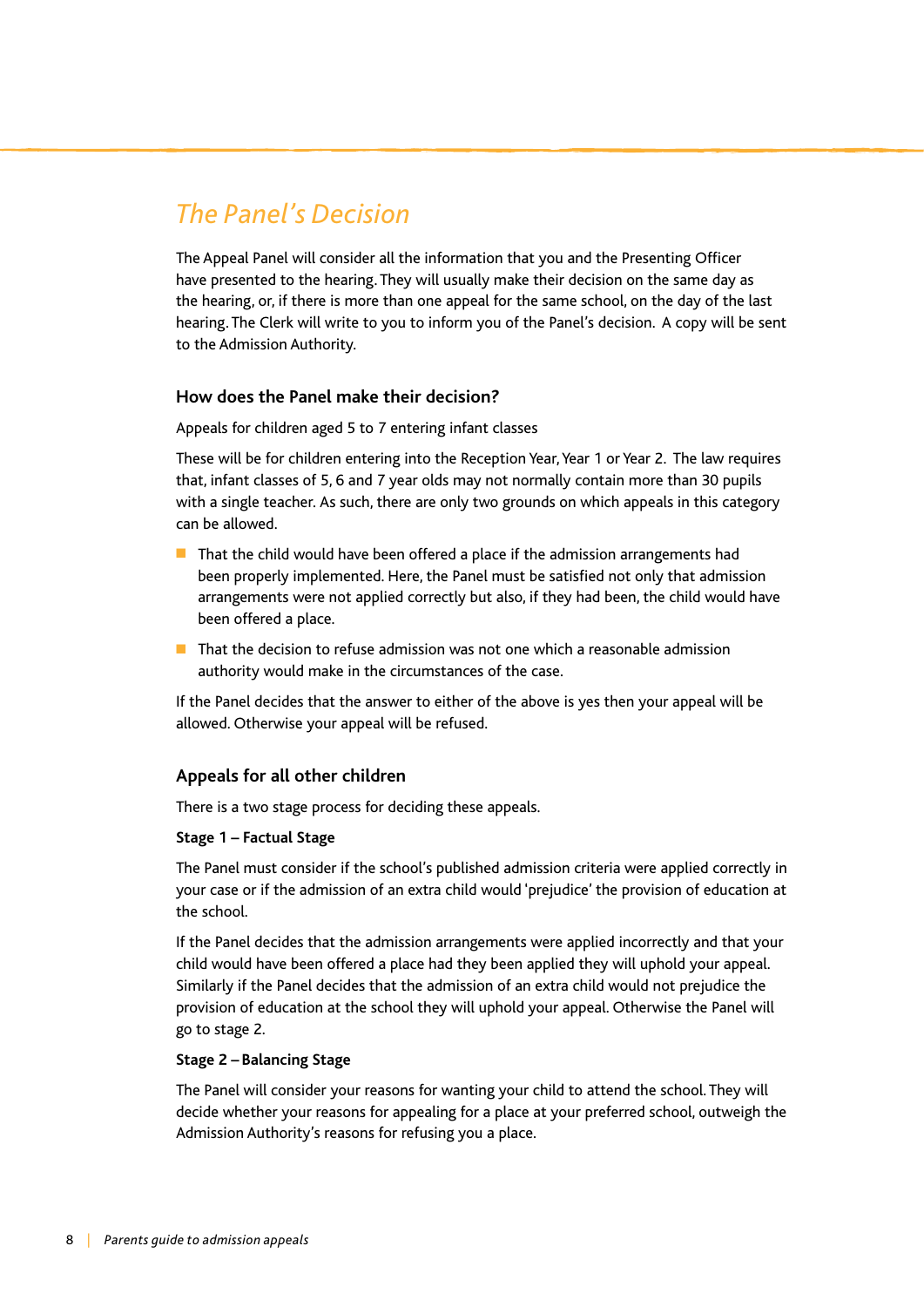

## *Further Guidance*

This booklet is intended as a simple guide for Parents who find themselves involved in the appeals process. If you have questions or queries which are not covered in this guide, you can contact:

The Clerk to the Appeal Panel Croydon Independent Appeals Service Democratic & Legal Services 4th Floor, Annex Bernard Weatherill House 8 Mint Walk Croydon CR0 1EA

Tel: **020 8726 6000 ext 61559/61402**  Email: **admission.appeals@croydon.gov.uk**

A copy of the School Admission Appeals Code of Practice is available on the DfE website at **www.education.gov.uk**

For independent advice, you may find the following organisation helpful:

ACE Education Advice & ACE Education Training 36 Nicholay Road London N19 3EZ

Email: **enquiries@ace-ed.org.uk**

If you think that the procedures for your appeal have not been followed correctly you can contact

#### **For Academies:**

Young People's Learning Agency, Cheylesmore House, Quinton Road, Coventry, CV1 2WT. e-mail: academyquestions@ypla.gov.uk

**For Schools:**  The Local Government Ombudsman PO Box 4771 CV4 OEH

Tel: **0300 061 0614**  Fax: **024 7682 0001**  Website: **www.lgo.org.uk**  Text: **Text 'call back' to 0762 480 3014**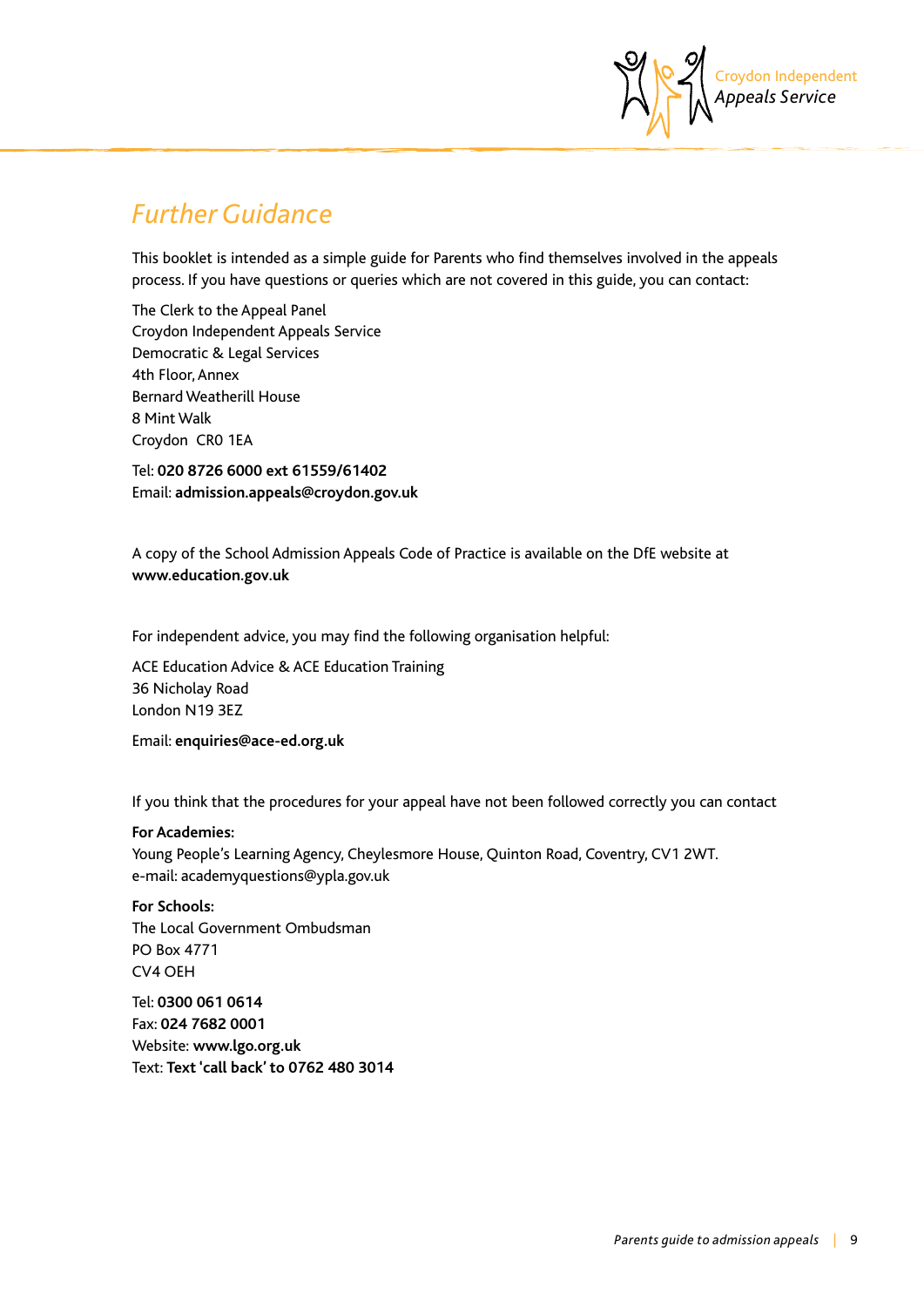# *School Admission Appeal Rules of Procedure*

- 1. Under section 94(1) and (2) of the School Standards and Framework Act 1998("the Act"), Parents have the right to appeal against an admission authority's decision refusing their child admission to a school. These Rules are made under section 84(3) of the Act with due regard to the Admissions Appeals Code of Practice. These rules apply to appeals submitted on or after 1 February 2012.
- 2. Some of these rules require certain things to be done within a number of "working days" or "school days". A "working day" is any day except Saturday, Sunday or a day when the Admissions Authority offices are closed for a holiday. A "school day" is any day except a day when the school is in recess and includes a training day. In these rules a "Parent" includes any person who is not the Parent of a child but who has Parental responsibility for him (as defined by the Children Act 1989) or who has care for him. An "Admission Authority", for community and voluntary controlled schools is the Council (unless the Council has delegated this duty to the Governing Body). For Voluntary Aided schools, Trust schools, Foundation schools and Academies, the "Admission Authority" is the Governing Body of the school.

#### **Making an Appeal**

- 3. Any Parent can appeal to the Independent Appeal Panel. Appeal Panels will often have to handle appeals from a number of Parents who all wish their children to be admitted to a particular school. In these circumstances the Appeals Clerk may arrange for one Panel with the same members to consider all the appeals for that school.
- 4. If you want to appeal you must apply in writing to the Appeals Clerk. Your appeal can be made on a form supplied by the Appeals Clerk, but it does not have to be.
- 5. Your appeal must state your name and address and the school appealed for and must make clear the grounds of appeal. If your appeal does not make this clear, the Appeals Clerk must ask you for more information. If you do not give this information, the Clerk may not process your appeal further.
- 6. If the Clerk thinks your appeal is not one that the Panel has power to deal with, the Clerk will turn down your appeal. The Clerk must explain why your appeal has been turned down.
- 7. Unless the Appeals Clerk turns down your appeal, the Clerk must send a copy of your appeal to the Admission Authority. The Clerk must do this not more than 5 working days after receiving your appeal. If your appeal is not complete or is not clear and the Clerk has to ask you for more information your appeal will be treated as if it has not been received until the information is provided.
- 8. A copy of your appeal must be sent to the Admission Authority by the date, not more than 5 working days after the Officer receives the full information.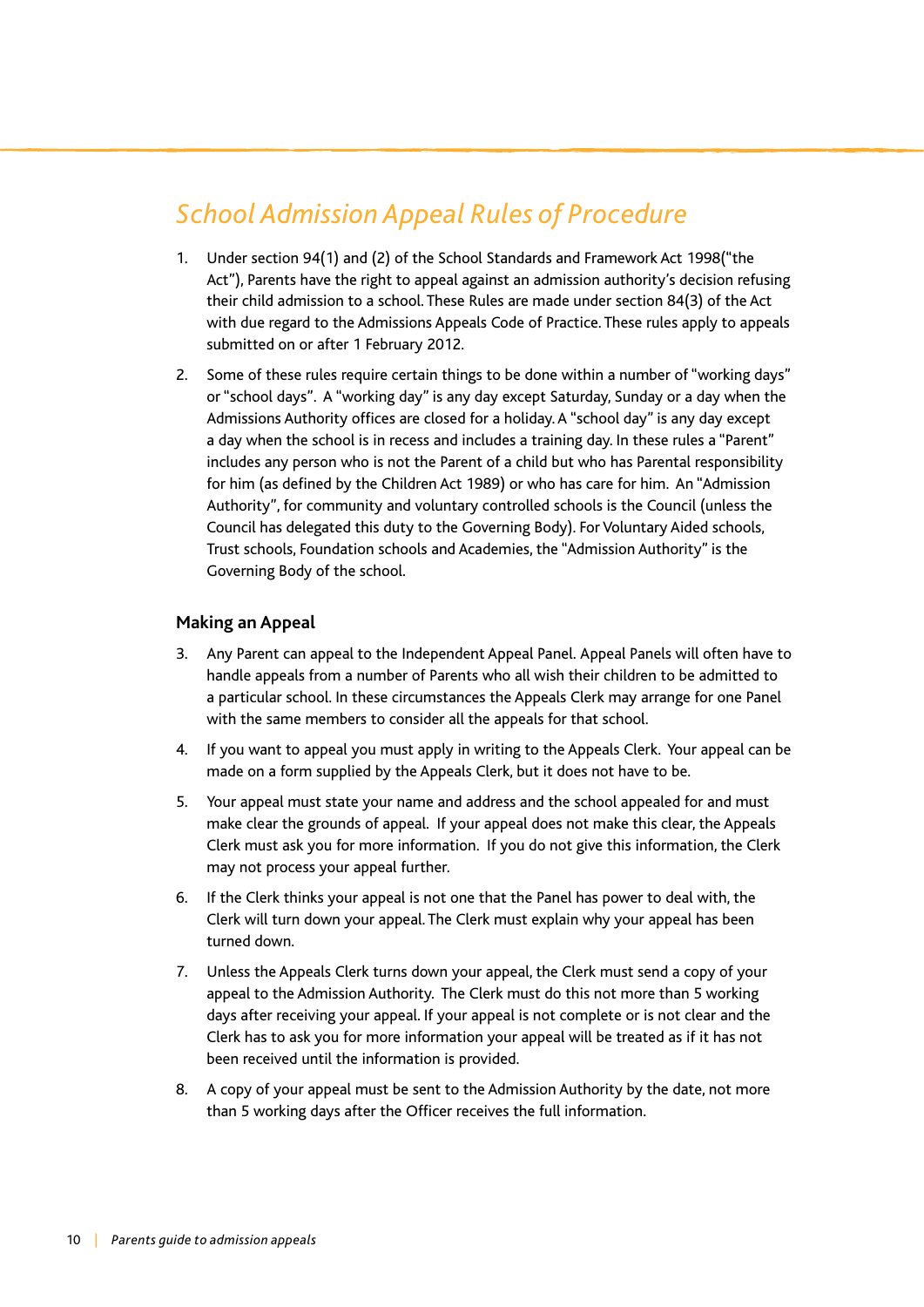

9. When a copy of your appeal has been sent to the Admission Authority, the Appeals Clerk will write to tell you that this has happened. Not more than 5 working days after you receive the letter you must send the Appeals Clerk a copy of any letter or document that you have that has anything to do with the appeal. If you fail to comply with this rule your appeal will still be heard by the Panel but the Panel may adjourn in order to allow the Panel and the Presenting Officer the opportunity to consider the late information.

#### **How the Admission Authority replies to an Appeal**

- 10. When the Admission Authority is sent a copy of an appeal, the Admission Authority must reply to it.
- 11. The Admission Authority's reply to an appeal must be in writing. In that reply the Admission Authority must comply with paragraph 2.9 of the Schools Admissions Appeal Code and in particular they must provide a written statement summarising how places at the school were allocated and summarising the reasons for the decision appealed against.
- 12. The letter from the Clerk sent to the Admission Authority will also give information about the date set aside for hearing the appeal. The Admission Authority's reply must be sent to the Clerk at least 12 school days before the hearing date.
- 13. With the reply the Admission Authority must send the Appeals Clerk a copy of any letter or document as specified in paragraph 2.9 of the Admissions Appeal Code of Practice. In particular, the Admission Authority must send a copy of the Parents' appeal form and a copy of the decision letter.

#### **Before the Panel Meeting**

- 14. The Panel will normally meet to consider the appeal not more than 30 school days after the date the Appeals Clerk received a valid appeal. If the Clerk has to ask the Parent for more information before the appeal can be accepted, the Panel must meet not more than 30 school days after the date the Clerk received the requested information.
- 15. The Clerk must give the Parent, the Presenting Officer and anyone representing them at least 10 school days notice of the hearing (not including the date of the hearing or of sending out the papers) and notice of when and where the Panel will be meeting. Documents may be sent electronically but only with the agreement of all the parties concerned. When documents are sent electronically by the Clerk, they will be sent in pdf format.
- 16. The Clerk must send the Parent and the Admissions Authority (or a person representing them) copies of any letters or documents which the other side has sent to the Clerk. The Clerk will not sift out what they consider to be inappropriate material.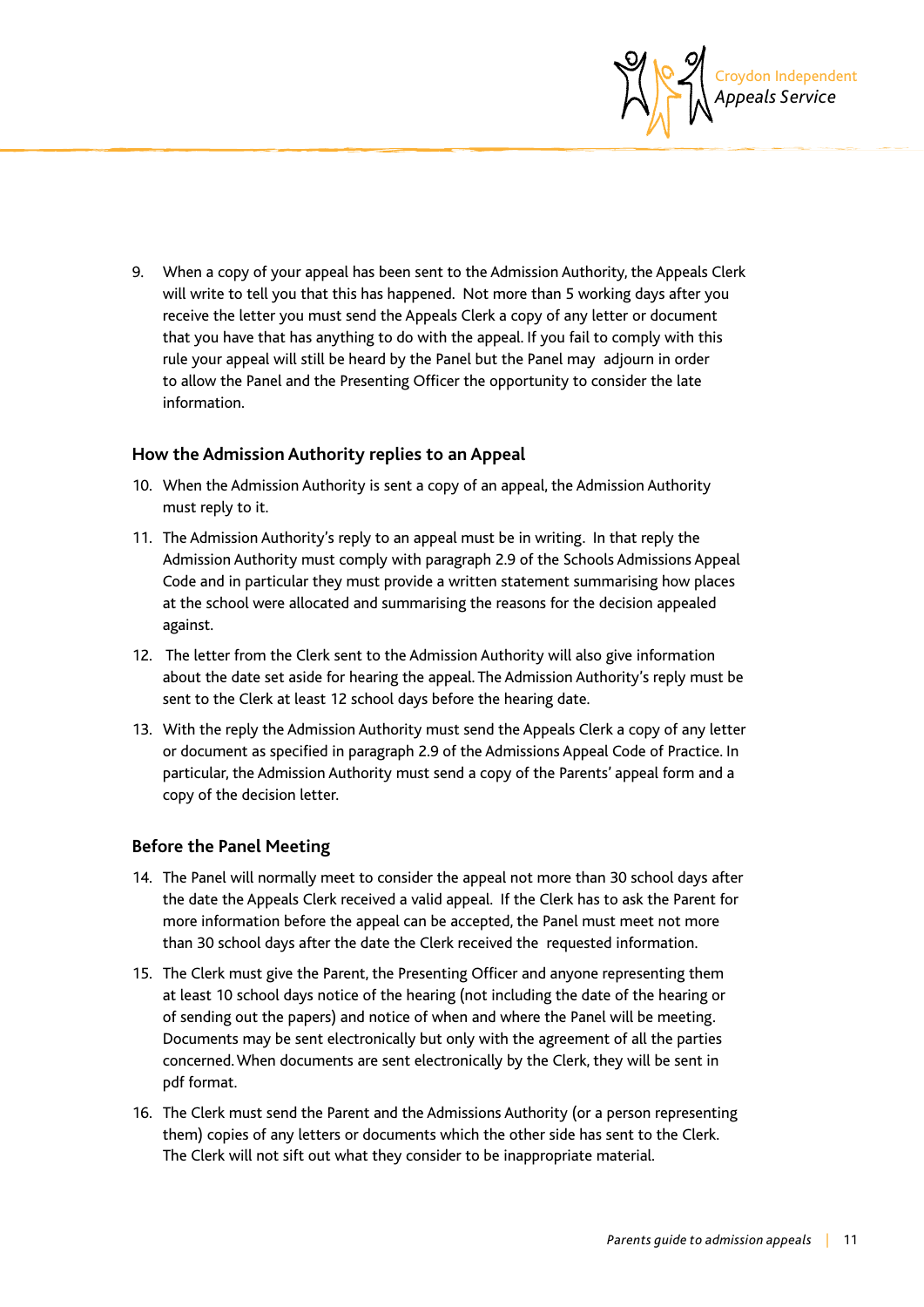17. Parents may be represented by a friend, adviser, interpreter or signer who may speak on their behalf at the hearing. Parents may also be represented by a Councillor or a Member of Parliament. If a Parent intends to be represented at the hearing the Parent must tell the Clerk, not less than 5 working days before the Panel meets. The Clerk will tell the Admission Authority not less than 3 working days before the Panel meets.

#### **Postponing the hearing**

18. If the Parent or Admission Authority ask for the hearing to be postponed, the Clerk can postpone it if the other side agrees.

#### **Withdrawing the appeal**

19. An Appeal can only be withdrawn if the Parent requests this in writing.

#### **The Admissions Appeal Panel Hearing**

- 20. An Independent Appeal Panel hearing can have three or five members: each Panel must have at least one lay member and at least one person with experience in education or who is a Parent of a registered pupil at a school.
- 21. The pool from which a Panel has to be appointed must include persons without personal experience or provision of education in any school. It is permissible to have persons who have experience as governors of other schools, or who have been involved in education in any other voluntary capacity ("lay member") also persons with experience of education who are experienced with educational conditions in the area or persons who are a Parent of a registered pupil at a school ("experienced member").
- 22. A teacher or a teaching assistant must not sit on a Panel hearing an appeal against decisions about admissions to their school.

A person must not sit on an a Panel considering an appeal against a decision if they were amongst those who made the decision, or provided information which contributed to the decision.

- 23. A person must not sit on a Panel if the appeal concerns Parents who are connected in any way with the person's business or social interests.
- 24. A person must not sit on a Panel if the appeal is one where the person has previously assisted or advised the Parent.

#### **The Panel Meeting**

- 25. The Independent Appeal Panel is to be chaired by one of the members of the Panel.
- 26. The Independent Appeal Panel must not consider an appeal in the absence of any member of the Panel.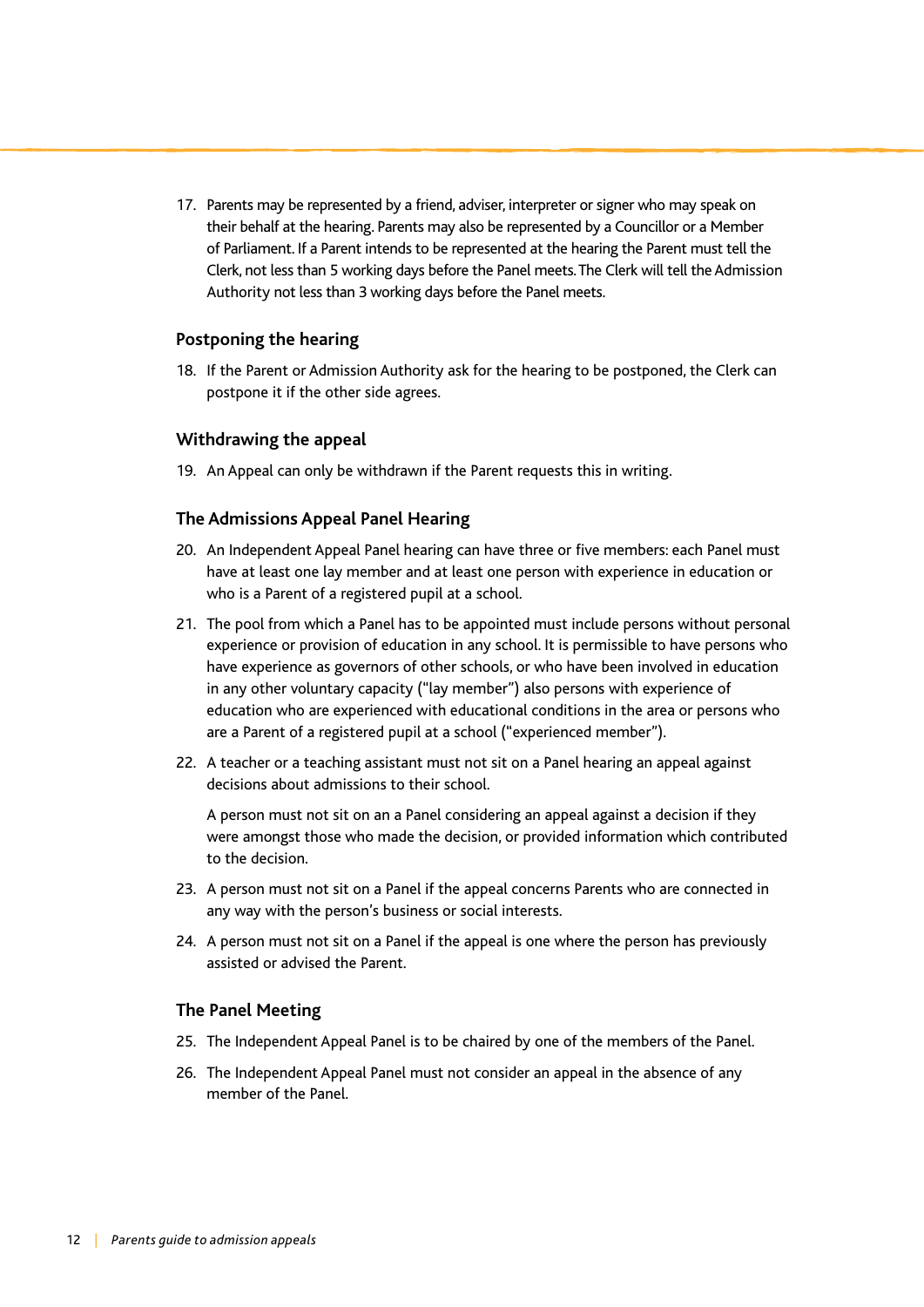

- 27. The Clerk or another qualified person nominated by the Clerk is to attend meetings of the Independent Appeal Panel as a Clerk.
- 28. If the Parent or the Admission Authority fails to attend the meeting of the Panel, the Panel can still go ahead and consider the appeal.
- 29. Subject to rules 31 and 32 below the Panel can adopt whatever procedure seems appropriate as long as the Panel allows both sides to put their case fully and makes sure that both sides have a fair and reasonable hearing without unreasonable interruption. In particular, the Panel must allow both sides to attend, to see all written material and evidence, to be represented, to be accompanied by a friend or adviser, to bring witnesses and to put questions to witnesses brought by the other side.
- 30. All appeals, other than those against decisions made on grounds of infant class size prejudice must follow a two stage process consisting of a first stage, establishing the facts and a second stage, balancing the arguments as set out in paragraphs 3.1 to 3.10 of the School Admissions Appeal Code.
- 31. In the case of infant class size appeals the Panel will follow the process set out in section 4 of the School Admissions Appeal Code.
- 32. Unless the Parent, the Admission Authority and the Panel agree otherwise, only the following people can be present while the Panel meets: The Parent and the Parent's friend, interpreter, adviser or representative; the Admission Authority Presenting Officer and one additional representative; witnesses; and the appeal Clerk.
- 33. The Panel can adjourn or, if it seems more convenient, decide that the appeal should be considered anew by a different Panel.

#### **Multiple Appeals**

34. Where the Clerk receives multiple appeals for the same schools for pupils starting infant or transferring to secondary schools, the appeals may be grouped together and heard by the same Panel over a period of days in accordance with rules 36 to 39 below.

#### **Grouped Multiple Appeals**

- 35. Grouped multiple appeals are where the Presenting Officer's case in respect of the school is heard once for the first step of the appeal in the presence of all Parents, including any representatives, who may question the case.
- 36. If the Panel concludes that prejudice exists, it will be necessary to move to the second step. At this stage, the appeals of all the Parents must be heard individually without the presence of the others, and be given consideration of whether the admission arrangements were properly applied. Decisions will not be taken until all the appeals have been heard.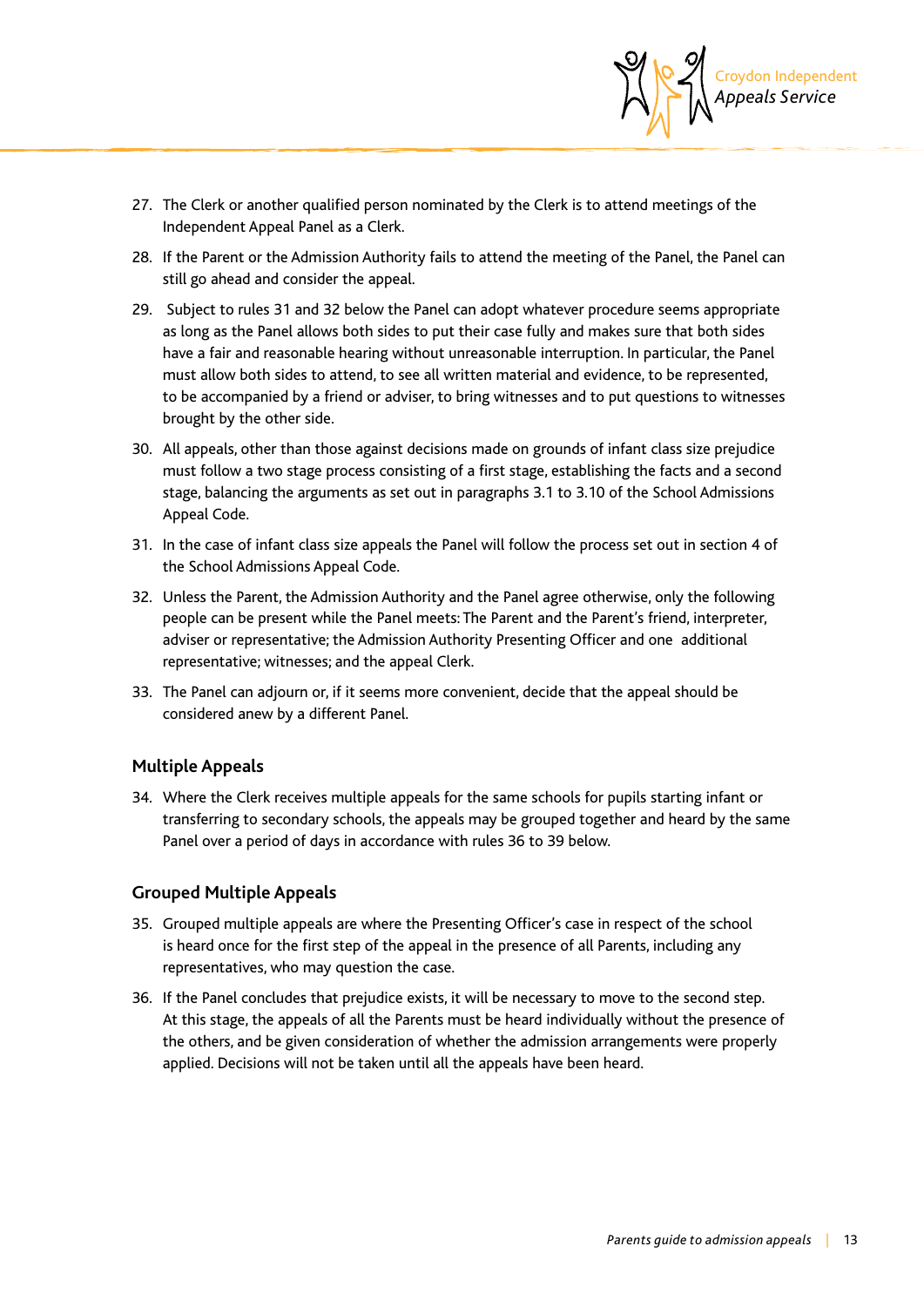#### **Individual Multiple Appeals**

- 37. Individual multiple appeals are where the Presenting Officer presents the case at the first stage, followed immediately by the individual Parent's case in the order of the hearing set out above. In these circumstances, the Panel will hear the admission authority's case repeatedly for each Parent. Where there are large numbers of appeals, the Appeals Clerk may decide, to arrange grouped multiple appeals.
- 38. During the first stage, where the Presenting Officer is arguing that prejudice would arise, the case will always be the same. At the start of the hearing, the Clerk must explain that the Presenting Officer must not produce new evidence or expand on the case in subsequent appeals, as Parents whose cases were heard earlier in the process will not have had an opportunity to consider and respond to that new evidence. However, if significant new evidence comes to light during the questioning of the Presenting Officer, the Clerk must ensure that the Panel considers what bearing that evidence may have on all previous and subsequent appeals and advise the Panel on how to proceed fairly. This may entail adjourning the hearing to give all Parents the opportunity to consider and challenge the new evidence.

#### **The Panel Decision**

- 39. Whilst the Panel is considering its decision, everyone except the Panel members and the Clerk must go out of the room.
- 40. If all the members of the Panel cannot agree on their decision, the decision of the majority is to be the decision of the Panel.
- 41. The Panel must record its decision in writing and include in that decision its findings on material questions of fact and its reasons. If the decision is not unanimous, the decision must include the reasons for the minority's dissent.
- 42. A copy of the decision must be sent to both sides within 3 working days of the meeting of the Independent Appeal Panel.
- 43. Independent Appeal Panel decisions are not public documents and will not be made available by the Appeals Clerk for the public to inspect.
- 44. If the Panel's decision contains clerical errors or omissions, these can be corrected at any time with the authority of the Chair of the Panel.
- 45. The Panel may authorise the payment of the travel and other out of pocket expenses of the Parent where it feels it appropriate to do so.

#### **Urgent Appeals**

46. If an appeal can reasonably be regarded as "urgent" the Clerk can reduce any of the non statutory time limits set by these Rules.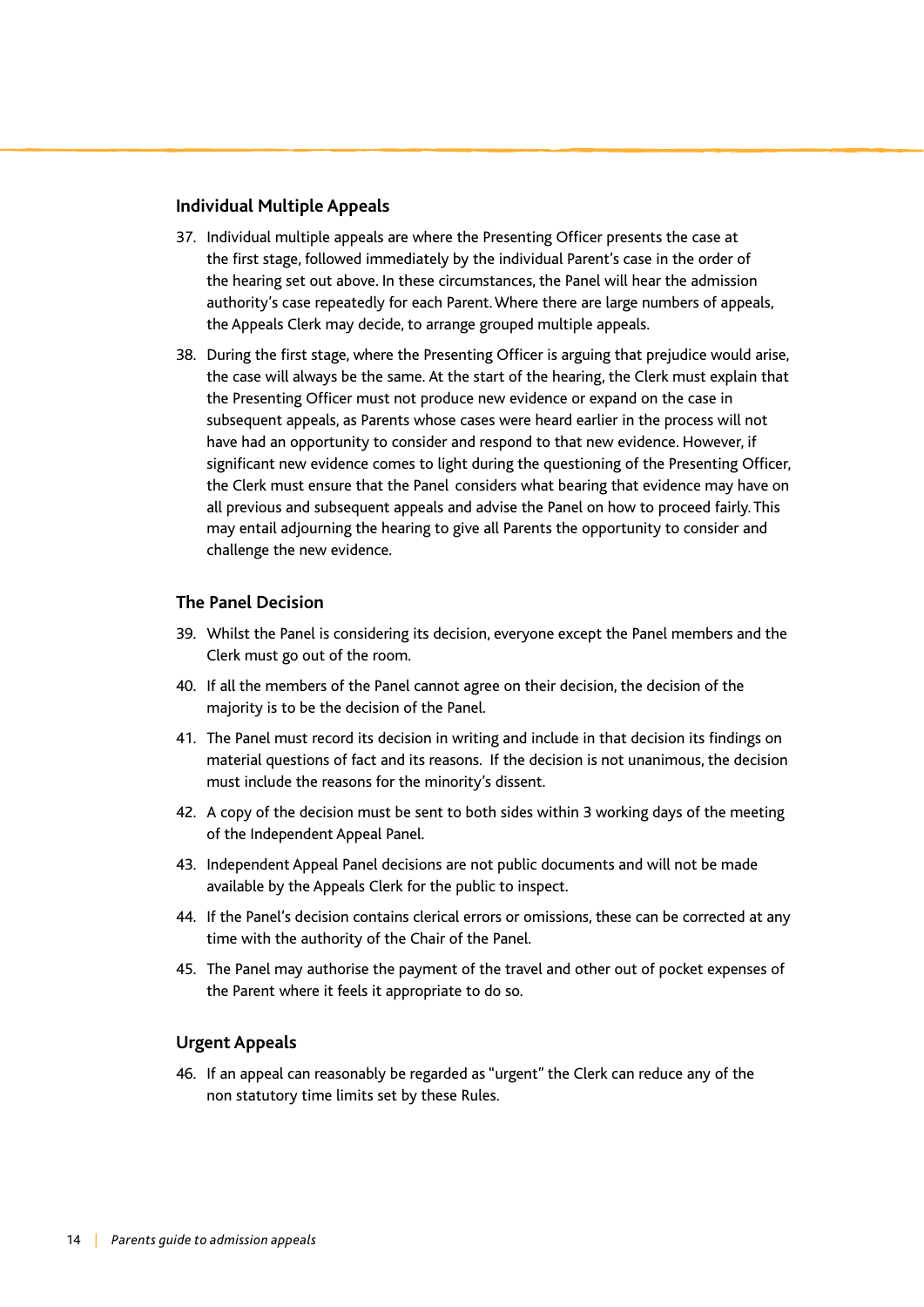

## *Notes (This is to help you make notes before the hearing)*